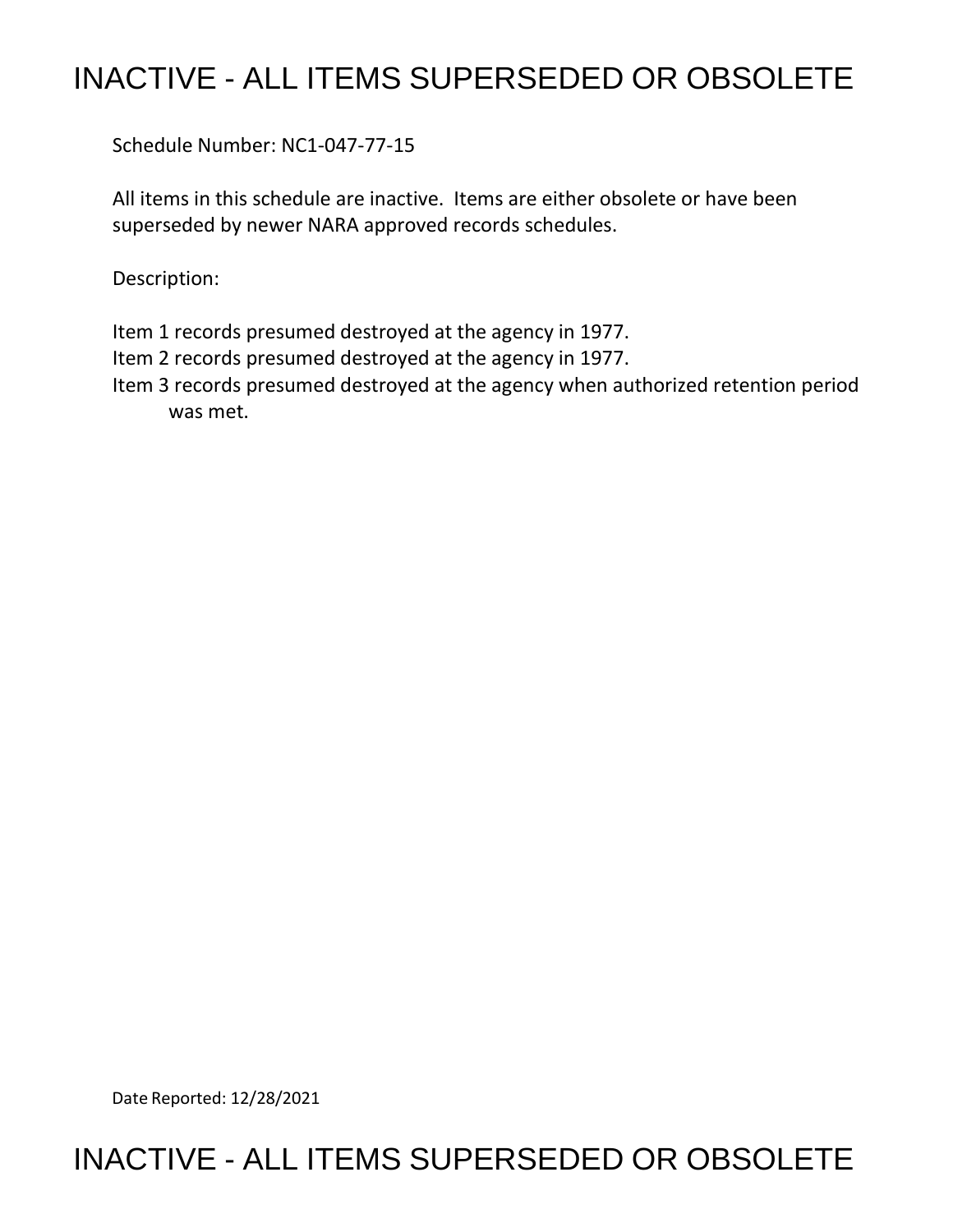| Standard Form No. 115                                                               |                                                                                                                                                                                                                                                                                                                                                                                                                                                                   |                     |                                              |                            |                  |                     |    |
|-------------------------------------------------------------------------------------|-------------------------------------------------------------------------------------------------------------------------------------------------------------------------------------------------------------------------------------------------------------------------------------------------------------------------------------------------------------------------------------------------------------------------------------------------------------------|---------------------|----------------------------------------------|----------------------------|------------------|---------------------|----|
| Revised November 1951<br>Prescribed by General Services                             | REQUEST FOR AUTHORITY                                                                                                                                                                                                                                                                                                                                                                                                                                             |                     | <b>LEAVE BLANK</b>                           |                            |                  |                     |    |
| Administration<br>GSA Reg. 3-IV-106                                                 | TO DISPOSE OF RECORDS                                                                                                                                                                                                                                                                                                                                                                                                                                             |                     | APRREFELED1977                               |                            | JOB NO.          |                     |    |
| 115-103                                                                             | (See Instructions on Reverse)                                                                                                                                                                                                                                                                                                                                                                                                                                     |                     |                                              |                            |                  |                     |    |
|                                                                                     |                                                                                                                                                                                                                                                                                                                                                                                                                                                                   |                     | DATE APPROVED                                | N<br>C <sub>1</sub>        | 47               |                     | 15 |
|                                                                                     | TO: GENERAL SERVICES ADMINISTRATION,                                                                                                                                                                                                                                                                                                                                                                                                                              |                     |                                              |                            |                  |                     |    |
|                                                                                     | NATIONAL ARCHIVES AND RECORDS SERVICE, WASHINGTON, D.C. 20408                                                                                                                                                                                                                                                                                                                                                                                                     |                     |                                              | NOTIFICATION TO AGENCY     | <b>MAIRITION</b> |                     |    |
| 1. FROM (AGENCY OR ESTABLISHMENT)<br>In accordance with the provisions of 44 U.S.C. |                                                                                                                                                                                                                                                                                                                                                                                                                                                                   |                     |                                              |                            |                  |                     |    |
| Department of Health, Education, and Welfare<br>2. MAJOR SUBDIVISION                |                                                                                                                                                                                                                                                                                                                                                                                                                                                                   |                     | 3303a the disposal request, including amend- |                            |                  |                     |    |
|                                                                                     | ments, is approved except for items that may<br>be stamped "disposal not approved" or<br>Social Security Administration                                                                                                                                                                                                                                                                                                                                           |                     |                                              |                            |                  |                     |    |
| 3. MINOR SUBDIVISION                                                                | "withdrawn" in column 10.                                                                                                                                                                                                                                                                                                                                                                                                                                         |                     |                                              |                            |                  |                     |    |
| Office of Program Operations                                                        |                                                                                                                                                                                                                                                                                                                                                                                                                                                                   |                     |                                              |                            |                  |                     |    |
|                                                                                     | 4. NAME OF PERSON WITH WHOM TO CONFER                                                                                                                                                                                                                                                                                                                                                                                                                             | <b>5. TEL. EXT.</b> |                                              |                            |                  |                     |    |
|                                                                                     | George S. Yamamura                                                                                                                                                                                                                                                                                                                                                                                                                                                | 45770               |                                              |                            |                  |                     |    |
|                                                                                     | <b>6. CERTIFICATE OF AGENCY REPRESENTATIVE:</b>                                                                                                                                                                                                                                                                                                                                                                                                                   |                     |                                              |                            |                  |                     |    |
|                                                                                     | I hereby certify that I am authorized to act for the head of this agency in matters pertaining to the disposal of records, and that the records described in this list or                                                                                                                                                                                                                                                                                         |                     |                                              |                            |                  |                     |    |
| schedule of $\_\_$                                                                  | pages are proposed for disposal for the reason indicated: ("X" only one)                                                                                                                                                                                                                                                                                                                                                                                          |                     |                                              |                            |                  |                     |    |
| А                                                                                   | The records will cease to have sufficient value<br>в<br>The records have<br>to warrant further retention on the expiration<br>ceased to have suffi-                                                                                                                                                                                                                                                                                                               |                     |                                              |                            |                  |                     |    |
| further retention.                                                                  | of the period of time indicated or on the occur-<br>cient value to warrant<br>rence of the event specified.                                                                                                                                                                                                                                                                                                                                                       |                     |                                              |                            |                  |                     |    |
|                                                                                     |                                                                                                                                                                                                                                                                                                                                                                                                                                                                   |                     |                                              |                            |                  |                     |    |
| 4/12/77                                                                             | l Russel l<br>υ.                                                                                                                                                                                                                                                                                                                                                                                                                                                  |                     |                                              | Dept. Records Mgt. Officer |                  |                     |    |
| (Date)                                                                              | (Signature of Agency Representative)                                                                                                                                                                                                                                                                                                                                                                                                                              |                     |                                              |                            | (Title)          |                     |    |
| 7.                                                                                  | 8. DESCRIPTION OF ITEM                                                                                                                                                                                                                                                                                                                                                                                                                                            |                     |                                              | 9.                         |                  | 10.                 |    |
| ITEM NO.                                                                            | (WITH INCLUSIVE DATES OR RETENTION PERIODS)                                                                                                                                                                                                                                                                                                                                                                                                                       |                     |                                              | SAMPLE OR<br>JOB NO.       |                  | <b>ACTION TAKEN</b> |    |
|                                                                                     |                                                                                                                                                                                                                                                                                                                                                                                                                                                                   |                     |                                              |                            |                  |                     |    |
| Ι.                                                                                  | RECORD OF SHIPMENT                                                                                                                                                                                                                                                                                                                                                                                                                                                |                     |                                              |                            |                  |                     |    |
|                                                                                     | The files consist of CO-3762, Record of Social Security<br>Numbers (SSN) Shipped, or its equivalent. Data contained<br>on this record includes such information as, record of<br>account numbers issued to field offices and available for<br>issuance to the public; the date the SSN's were shipped,<br>and date received by field office.<br>Records are maintained at SSA headquarters and were<br>utilized as part of a central control point to monitor the |                     |                                              |                            |                  |                     |    |
|                                                                                     | distribution of SSN's to the district offices prior to<br>1973.<br>The implementation of a centrally operated SSN<br>issuance system in 1973 obviated the need for the<br>maintenance of these records.                                                                                                                                                                                                                                                           |                     |                                              |                            |                  |                     |    |
|                                                                                     | Destroy immediately. Records are of no further administra-<br>tive value.                                                                                                                                                                                                                                                                                                                                                                                         |                     |                                              |                            |                  |                     |    |
| II.                                                                                 | FILE OF DISTRICT OFFICE<br>ISSUANCES OF SOCIAL SECURITY NUMBERS                                                                                                                                                                                                                                                                                                                                                                                                   |                     |                                              |                            |                  |                     |    |
|                                                                                     | The file consists of Form CO-3761, Perpetual Inventory<br>Record of Pre-Numbered Form OA-702, or its equivalent.<br>Data contained on this record includes such information<br>as, the social security number issued, date of assignment<br>for a particular account number, and SSA district office<br>which disbursed the number.                                                                                                                               |                     |                                              |                            |                  |                     |    |
|                                                                                     | Sent to agency - 4/20/7720                                                                                                                                                                                                                                                                                                                                                                                                                                        |                     |                                              |                            |                  |                     |    |

 $\frac{1}{\sqrt{1-\frac{1}{1-\frac{1}{1-\frac{1}{1-\frac{1}{1-\frac{1}{1-\frac{1}{1-\frac{1}{1-\frac{1}{1-\frac{1}{1-\frac{1}{1-\frac{1}{1-\frac{1}{1-\frac{1}{1-\frac{1}{1-\frac{1}{1-\frac{1}{1-\frac{1}{1-\frac{1}{1-\frac{1}{1-\frac{1}{1-\frac{1}{1-\frac{1}{1-\frac{1}{1-\frac{1}{1-\frac{1}{1-\frac{1}{1-\frac{1}{1-\frac{1}{1-\frac{1}{1-\frac{1}{1-\frac{1}{1-\frac{1}{1-\frac{1}{1-\frac{1}{1-\frac{1}{1-\$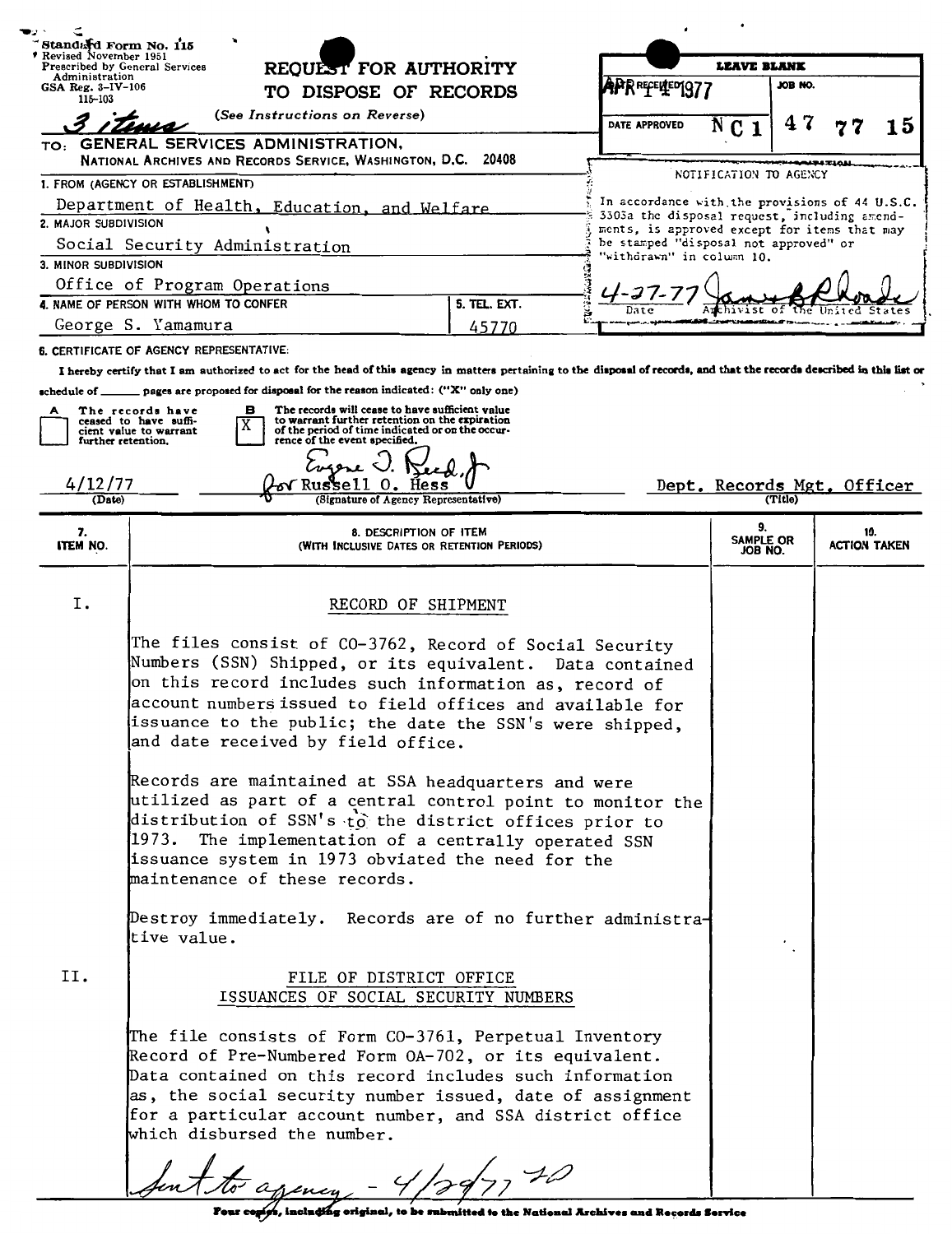| <b>INSTRUCTIONS</b> |
|---------------------|
|---------------------|

*,.General Instructions:,* Use Standard Forms 115 and 115a, obtainable from Supply Centers of the Federal Supply Service, General Services Administration, to obtain authority to dispose of records: Submit four copies, all of which should be signed and dated, to the National Archives and Records Service. Indicate the number of pages involved in the disposal request under entry 6. Copy 4 of the standard form will be returned to the agency as notification that Congress has authorized disposal of the items marked "approved."

## *Specific Instructions\_:\_*

*Entries 1, 2, and 3* should show what agency has custody of the records that are identified on the form, and should contain the name of the department or independent agency, and its major and minor subdivisions.

*Entries 4 and 5* should help identify and locate the person to *whom* inquiries regarding the records should be directed.

Entry 6 should show what kind of authorization is requested. Only one of two kinds of authorizations may be requested on a particular form.

- *Box A* should be marked if immediate disposal is to be made of past accumulations of records, and the completed form thus marked is a list.
	- *Box B* should be marked if records that have accumulated or will' continue to accumulate are to be disposed of at some definite future time or periodically at stated intervals, or if disposal is to be made of microphotographed records after it has been ascertained that the microfilm copies were made in accordance with the standards prescribed in GSA Regulations 3-IV-105; and the completed form thus marked is a schedule.

*Entry* 7 should contain the numbers of the items of records identified on the form in sequence, i. e., 1, 2, 3, 4, etc.

*Entry 8* should show what records are proposed for disposal.

Center headings should indicate what office's *records* are involved if all records described on the form are not those of the same office or if they are records created by another office or agency.

- *1* -

**An** identification should be provided of the *types of records* involved if they are other than textual records, for example, if they are photographic records, sound recordings, or cartographic records.

An itemization and accurate identification should be provided of the *Se'ries of records* that are proposed for disposal. Each series should comprise the largest practical grouping of separately organized and logically related materials that can be treated as a single unit for purposes of disposal. Component parts of a series may be listed separately if numbered consecutively as la, lb, etc., under the general series entry.

A statement should be provided showing *when*  the records were produced or *when* disposal is to be made of the records, thus:

- If  $Box$   $A$  under entry  $6$  was marked, the inclusive dates during which the records were produced should be stated.
- If Box B under entry 6 was marked, the period of retention should be stated. The retention period may be expressed in terms of years months, etc., or in terms of future actions or events. A future action or event that is to determine the retention period must be objective and definite. If disposal of the records is contingent upon their being microfilmed, the retention period should read: "Until ascertained that microphotographic copies have been made in accordance with GSA Regulations 3-IV-103 and are adequate substitutes for the paper records."

*Entry 9* should show *what samples* of records were submitted for each item, or with *what job number*  such samples were previously submitted. Samples of types of records other than textual and cartographic records should not be submitted.

*Entry 10* should be left blank.

U.S. GOVERNMENT PRINTING OFFICE: ISS3-0-712-313

Processing, Bureau of Data  $\overline{{\rm rds}}$ Øf f i